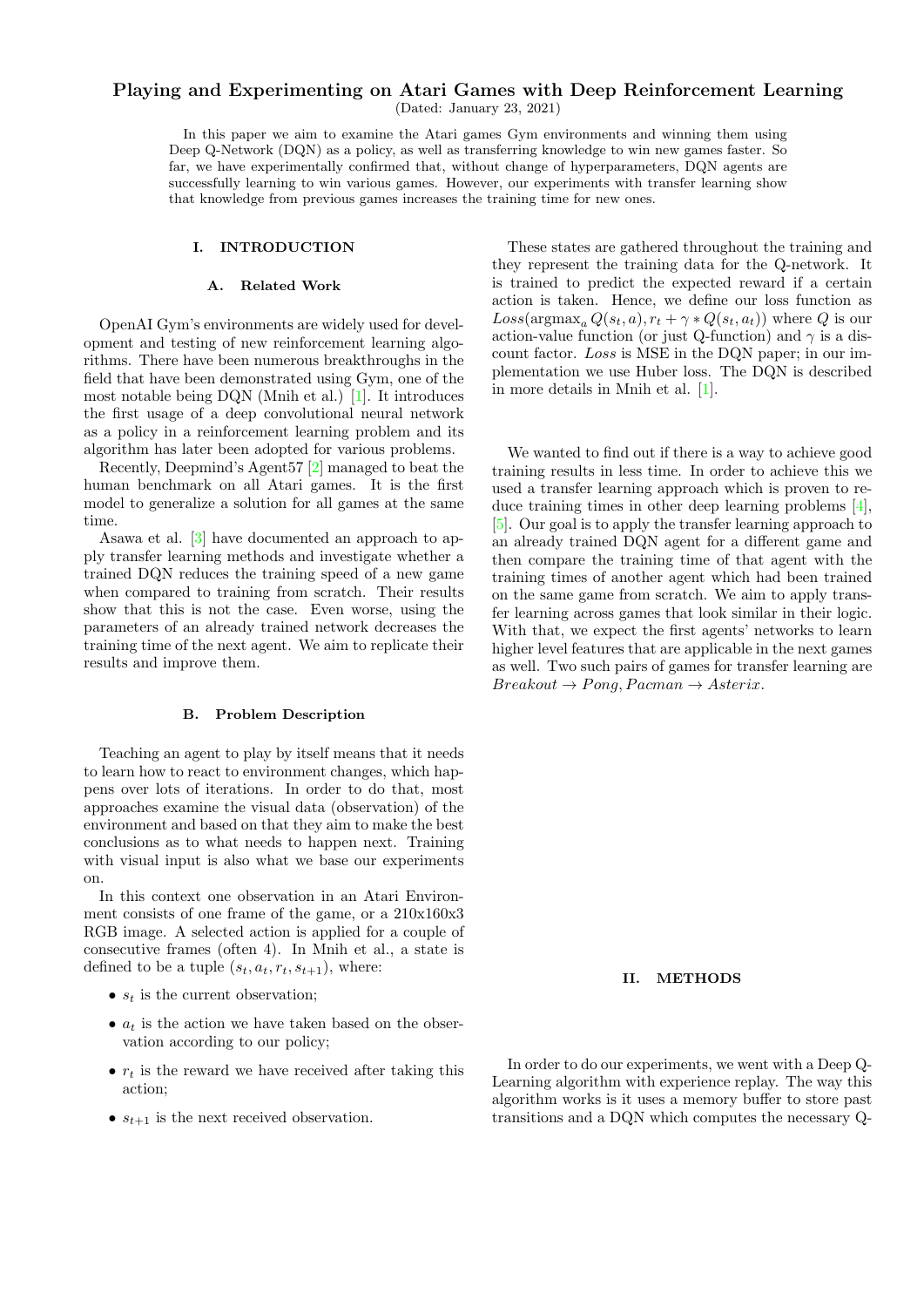values. The algorithm steps are as follows:

| Algorithm 1: DQN Algorithm                                 |
|------------------------------------------------------------|
| Initialize the memory buffer $M$ to capacity               |
| $pretrain_length;$                                         |
| Initialize DQN with random weights;                        |
| for <i>iteration</i> $\leftarrow$ 0 to N do                |
| Obtain initial state $s_t$ ;                               |
| $done \leftarrow False;$                                   |
| while not done do                                          |
| With a probability $\epsilon$ select random action $a_t$ ; |
| Otherwise $a_t \leftarrow \max_a Q(s, a);$                 |
| Execute action $a_t$ and observe reward $r_t$ , next       |
| state $s_{t+1}$ and <i>done<sub>t</sub></i> ;              |
| Store transition $(s_t, a_t, r_t, s_{t+1});$               |
| $done \leftarrow done \cdot$                               |
| $s_t \leftarrow s_{t+1};$                                  |
| Use batch from memory buffer to train DQN;                 |
| end                                                        |
| end                                                        |

The architecture for the DQN we chose consists of 2 convolutional layers one layer that flattens the convolution output, one fully connected layer and an output layer. The input of the DQN is either a single state or a batch of states, where the state is the aforementioned tuple  $(s_t, a_t, r_t, s_{t+1})$ . The observations  $s_t$  and  $st + q$  in the state consist of 4 stacked consecutive frames from the environment.

During execution of the DQN algorithm, we keep two copies of the Q-Network - policy and target. We use target to predict the target expected reward when calculating the loss function. The policy network is the one that is being updated and every k iterations target and policy are synced. k is a hyperparameter.

Using the algorithm and DQN architecture mentioned above, we approached transfer learning the following way:

- We trained our agent on game  $X$  for  $N$  iterations
- Simultaneously we trained a second agent on game Y for N iterations as well
- Once the first agent had finished training on game  $X$  we started training it on game  $Y$  immediately, using the already stored weights from the previous training

We did not change the DQN architecture and we did not reset any of the weights in the DQN for the transfer learning. Because of this, the games on which we experimented were chosen in such a way that they had the same action space, so that the network could be applied to both games. For the experiment we chose 2 pairs of games with the same action spaces.

### III. RESULTS

Due to limited time and resources, we could not afford to do enough training to achieve competitive scores. We



<span id="page-1-0"></span>FIG. 1: Trainings from scratch on Asterix and Pong. Both agents improve their average reward over time.

trained long enough so that a steady and obvious increase of average reward is observable.

We trained two agents to play respectively Asterix and Pong from scratch (see Fig. [1\)](#page-1-0). As noted in Mnih et al., the DQN approach improves the agent's performance over time. We saved these agents' performances to compare them with the agents we produce after we apply reinforcement learning.

Parallel to that, on different machines we trained agents to play Pacman and Breakout and then train the same agents on respectively Asterix and Pong. When compared to the agents that we trained from scratch, these achieved lower average reward for the same training time (see Fig. [2\)](#page-2-5).

#### IV. CONCLUSION

In this paper we replicated the results from the original DQN paper [\[1\]](#page-2-0) and received satisfying results over relatively short training times. On top of that, we tried to accelerate the training of future agents by using already trained Q-Networks. Contrary to our expectations and similar to the outcome of Asawa et al. [\[3\]](#page-2-2), we did not observe a decrease of training times. Even worse, the